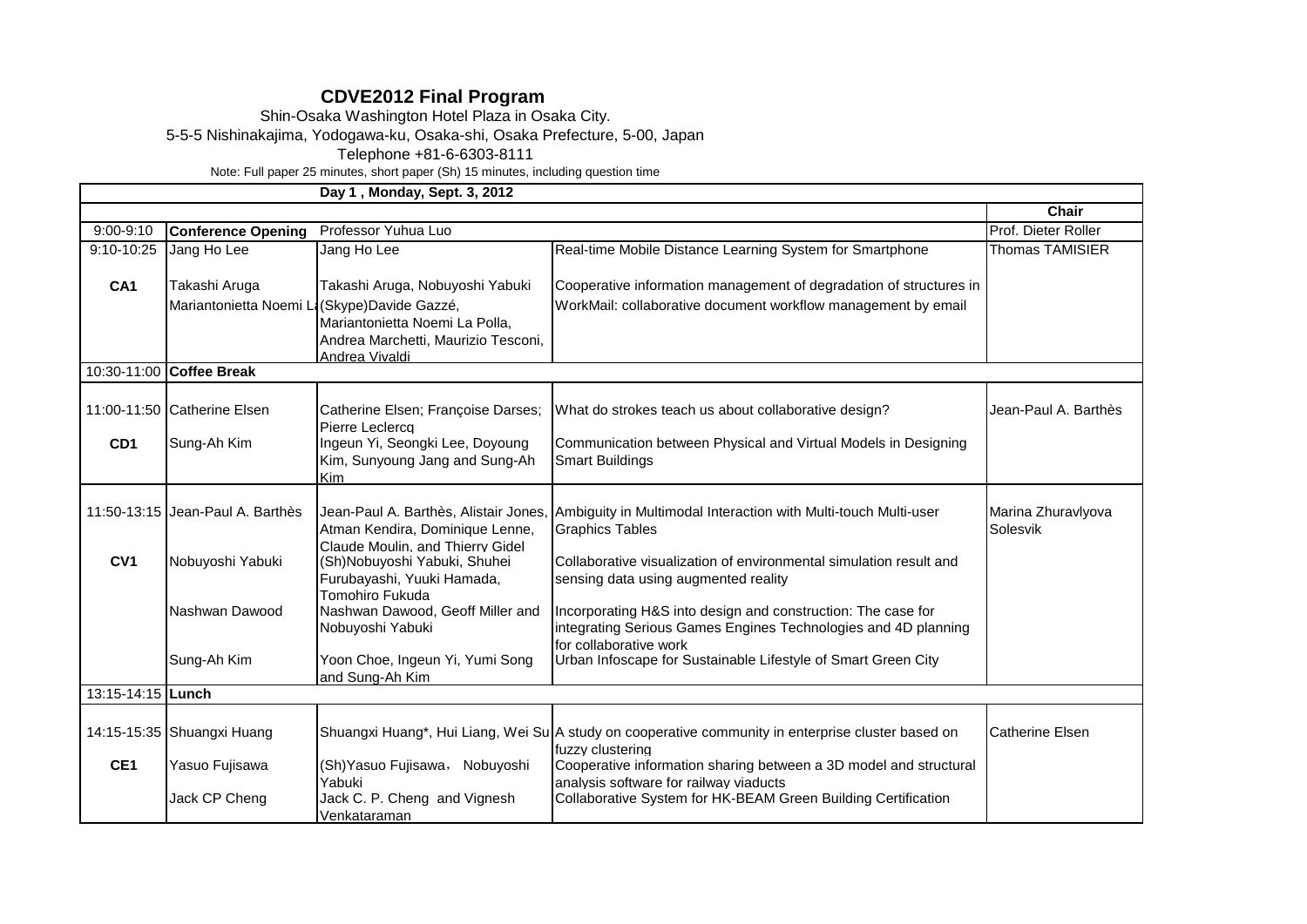|                               | 15:35-16:00 Coffee Break                                                                                       |                                                                                         |                                                                                                   |                |  |  |
|-------------------------------|----------------------------------------------------------------------------------------------------------------|-----------------------------------------------------------------------------------------|---------------------------------------------------------------------------------------------------|----------------|--|--|
|                               | 16:00-17:15 Jochen TEIZER                                                                                      | Aaron COSTIN, Nipesh<br>PRADHANANGA, Eric MARKS,                                        | Real-time Resource Location Tracking in Building Information<br>Models (BIM)                      | Jang Ho Lee    |  |  |
| CA <sub>2</sub>               | Nobuyoshi Yabuki                                                                                               | Jochen TEIZER<br>Nobuyoshi Yabuki, Yuta Ashida,<br>Tomohiro Fukuda                      | Cooperative integration of product model and sensor data model for<br>knowledge discovery         |                |  |  |
|                               | Hugo Sereno Ferreira                                                                                           | (Skype)Hugo Sereno Ferreira;,<br>Tiago Boldt Sousa;, and Angelo                         | Scalable Integration of Multiple Health Sensor Data for Observing<br><b>Medical Patterns</b>      |                |  |  |
|                               | Zdenek Travnicek                                                                                               | <b>Martins</b><br>Sven Ubik, Petr Zejdl, Jiri Halak and<br>Jiri Navratil                | Real-Time Stereoscopic Streaming of Medical Surgeries for<br>collaborative eLearning applications |                |  |  |
| 17:30                         |                                                                                                                | Departure for Osaka amphibian bus tour and CDVE reception party                         |                                                                                                   |                |  |  |
| Day 2, Tuesday, Sept. 4, 2012 |                                                                                                                |                                                                                         |                                                                                                   |                |  |  |
| $9:00 - 10:30$                | Kang Zhang                                                                                                     | Cong Chen, Kang Zhang, Takayuki                                                         | Empirical Evidence of Tags Supporting High-level Awareness                                        | Nashwan Dawood |  |  |
| CA <sub>3</sub>               | Mikhail Fominykh                                                                                               | <b>Itoh</b><br>Mikhail Fominykh, Ekaterina<br>Prasolova-Førland, Monica Divitini        | Learning Computer-Mediated Cooperation in 3D Visualization<br>Projects                            |                |  |  |
|                               | Navid Ahmadi                                                                                                   | Navid Ahmadi, Mehdi Jazayeri,                                                           | Enabling Cooperative Educational Game Design on the Web                                           |                |  |  |
|                               | Wojciech Indyk                                                                                                 | Monica Landoni<br>(Sh)Wojciech Indyk, Tomasz<br>Kajdanowicz, Przemyslaw Kazienko        | Cooperative Decision Making Algorithm for Large Networks Using<br>MapReduce Programming Model     |                |  |  |
|                               | 10:30 - 11:00 Coffee break                                                                                     |                                                                                         |                                                                                                   |                |  |  |
|                               | 11:00-11:45  Keynote speech: Professor Renate Fruchter, Project Based Learning Laboratory, Stanford University | Nobuyoshi Yabuki                                                                        |                                                                                                   |                |  |  |
|                               | 11:45 - 13:00 Fernando Olivero                                                                                 | Fernando Olivero, Michele Lanza,<br>Marco D'ambros                                      | Ronda: A fine grained collaborative development environment                                       | Gilles Halin   |  |  |
| CD <sub>2</sub>               | Tiago Almeida                                                                                                  | (Sh)Tiago Almeida, Hugo Sereno<br>Ferreira;, and Tiago Boldt Sousa;                     | A collaborative expandable framework for software end-users and<br>programmers                    |                |  |  |
|                               | Thomas TAMISIER                                                                                                | (Sh)Thomas Tamisier, Morgan<br>Mathu, Fernand Feltz                                     | Fostering Collaboration in Software Development through a Visual                                  |                |  |  |
|                               |                                                                                                                | Marina Zhuravlyova Sol (Sh)Marina Z. Solesvik, Tatiana<br>lakovleva, and Sylvia Encheva | <b>Assistant to Unit Testing</b><br>Simulation and Optimization in Collaborative Ship Design      |                |  |  |
| 13:15 - 14:15 Lunch           |                                                                                                                |                                                                                         |                                                                                                   |                |  |  |
| 15:00                         | Osaka sightseeing and banquet (Sept. 4, 2012)                                                                  |                                                                                         |                                                                                                   |                |  |  |
|                               |                                                                                                                |                                                                                         |                                                                                                   |                |  |  |